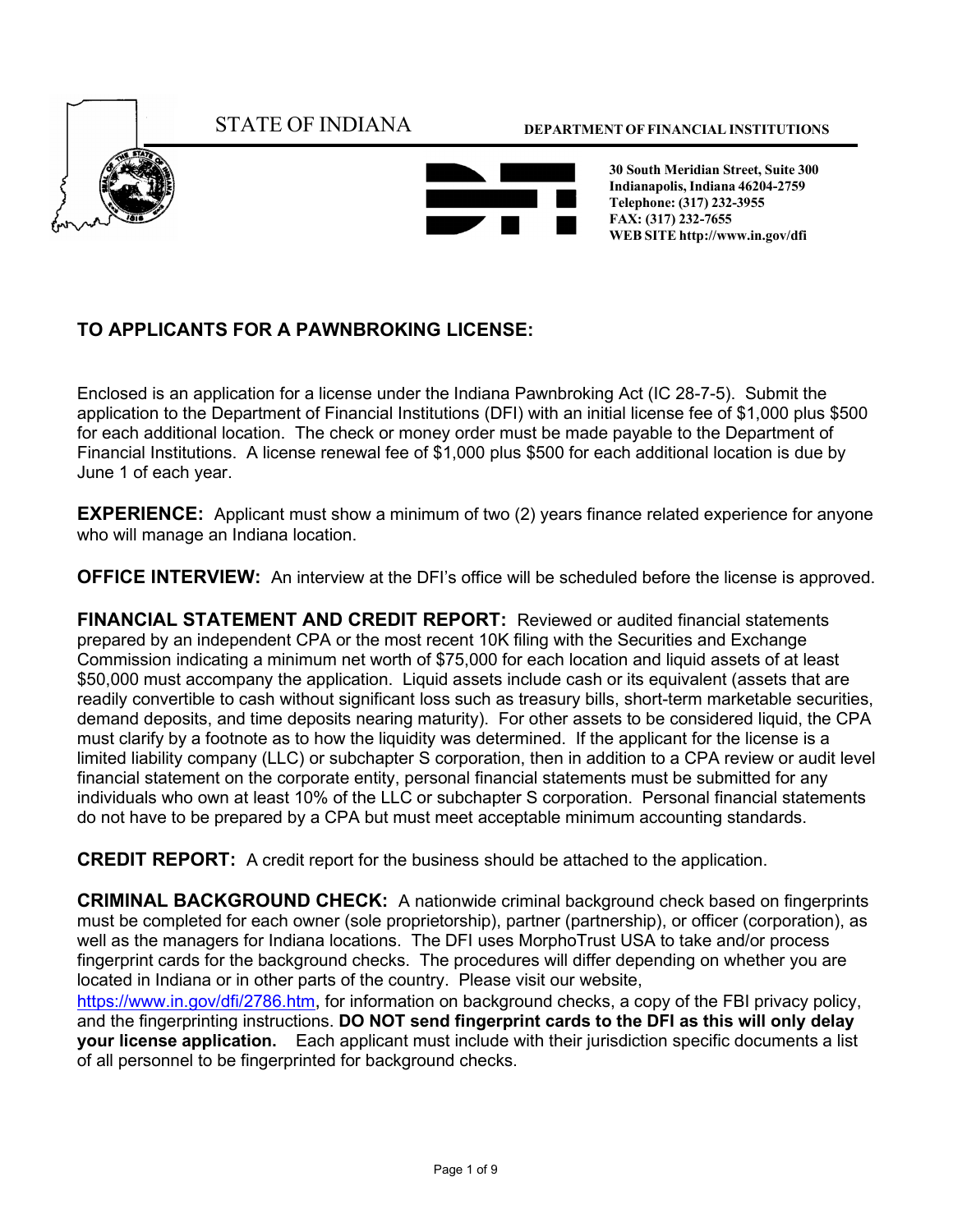**SURETY BOND:** All applicants must provide a surety bond payable to the DFI in the amount of \$50,000 per location up to a maximum of \$200,000.

**REFERENCES:** Give three (3) names and addresses of references willing to acknowledge your financial responsibility, character, and fitness. One (1) reference must be a representative of a financial institution. Reference letters on business stationery must be submitted with your license application.

**FORMS TO BE SUBMITTED:** When submitting the application, you are to enclose completed copies of the forms listed below, which will be used in conjunction with your pawnbroking transactions.

- 1. Sample copy of completed pawn ticket
- 2. Sample copy of completed bill of sale

**OTHER INFORMATION:** The city police and the county sheriff in the community of the proposed location/s must be notified of the applicant's intention to establish a pawnbroking business in that community. The applicant must also inform the DFI in writing of the name, address, and telephone number of each official that was contacted. The licensee must show the assigned license number in all correspondence with the DFI subsequent to licensing. Licenses under the Indiana Pawnbroking Act are issued on the basis of representations made in the application. See IC 28-7-5-9.1 regarding change in ownership of the holder of the license. New locations of pawn licensees must be approved by the DFI by a new Branch Location Application. A licensee must notify the DFI at least thirty (30) days prior to adding or moving a location. A licensee must notify the DFI within fifteen (15) days after other business begins within a licensed location.

If you have any further questions, please contact this office.

CONSUMER CREDIT DIVISION [dfilicensing@dfi.in.gov](mailto:dfilicensing@dfi.in.gov) (317) 453-2539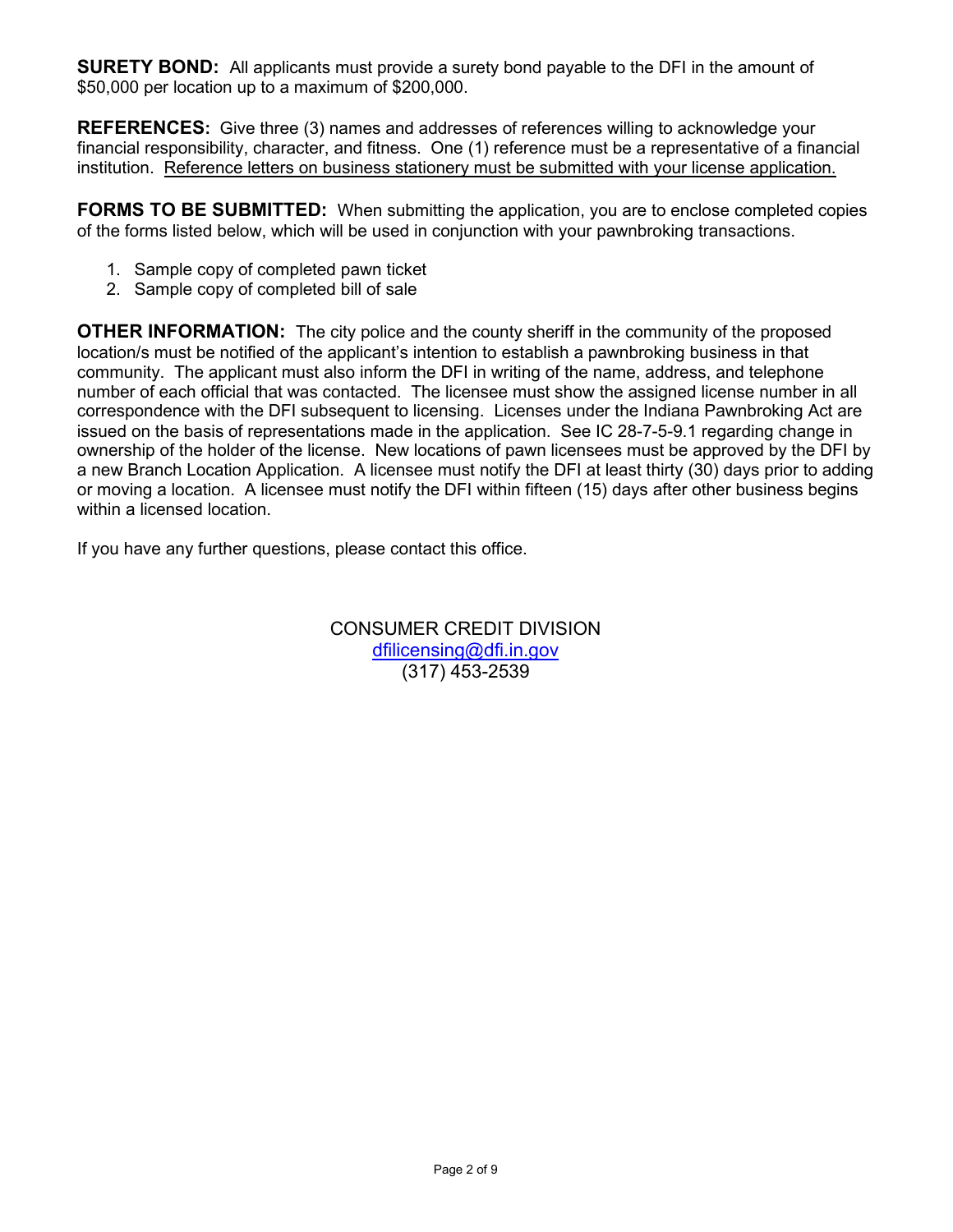**APPLICATION FOR PAWNBROKING LICENSE** 



State Form 50292 (R3 / 5-19)

**State of Indiana DEPARTMENT OF FINANCIAL INSTITUTIONS** 30 South Meridian Street, Suite 300 Indianapolis, Indiana 46204

## *ATTACH LICENSE APPLICATION FEE CHECK HERE.* **DFI OFFICE USE ONLY**

| <b>DFI OFFICE USE ONLY</b> |                     |  |
|----------------------------|---------------------|--|
|                            |                     |  |
| $LICID \#$                 | DFIID#              |  |
|                            | INVOICE#<br>CHECK#  |  |
|                            | AMT. PD.<br>BAL.DUE |  |

| TO BE COMPLETED BY ALL APPLICANTS                                            |                  |                  |  |
|------------------------------------------------------------------------------|------------------|------------------|--|
| Name of Pawnbroking Business                                                 |                  |                  |  |
| Doing business as (DBA)                                                      |                  |                  |  |
| Address (number and street)                                                  |                  |                  |  |
| City, state, and ZIP code                                                    | Telephone number |                  |  |
| Name of Contact Person                                                       |                  | E-mail address   |  |
| Address of where correspondence is to be sent (number and street)            |                  |                  |  |
| City, state, and ZIP code                                                    | Telephone number | Fax number       |  |
| <b>INDIVIDUALS</b><br>(To be completed by those operating as individuals.)   |                  |                  |  |
| Name                                                                         |                  |                  |  |
| Address (number and street)                                                  |                  |                  |  |
| City, state, and ZIP code                                                    |                  | Telephone number |  |
| <b>PARTNERSHIPS</b><br>(To be completed by those operating as Partnerships.) |                  |                  |  |
| <b>NAME AND RESIDENCE ADDRESS OF EACH PARTNER</b>                            |                  |                  |  |
| Name                                                                         |                  |                  |  |
| Address (number and street)                                                  |                  |                  |  |
| City, state, and ZIP code                                                    |                  | Telephone number |  |
| Name                                                                         |                  |                  |  |
| Address (number and street)                                                  |                  |                  |  |
| City, state, and ZIP code                                                    |                  | Telephone number |  |
| Attach an additional sheet if necessary.                                     |                  |                  |  |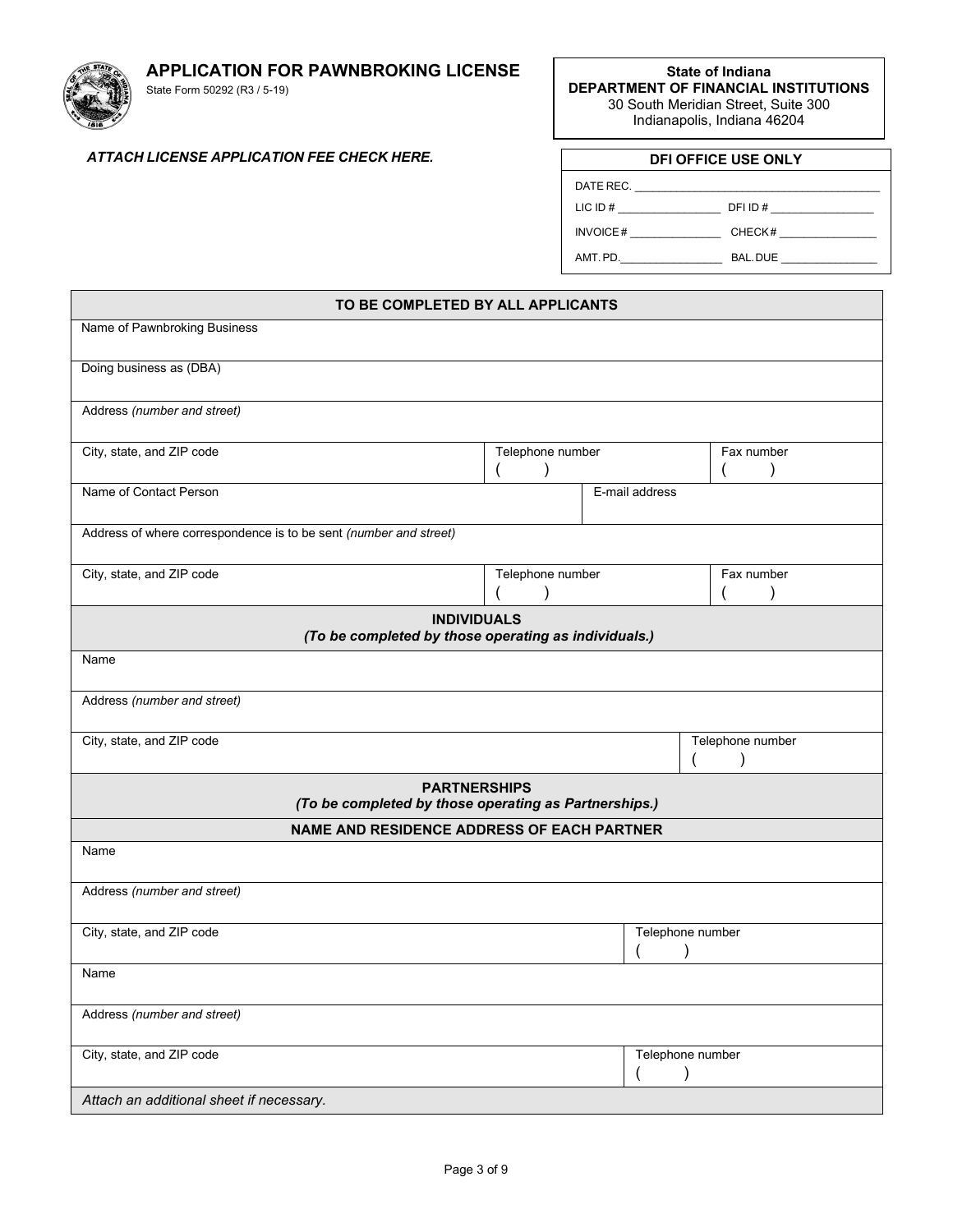| <b>CORPORATIONS / LIMITED LIABILITY COMPANIES</b><br>(To be completed by those operating as a Corporation / LLC.)                                                |       |                                                         |
|------------------------------------------------------------------------------------------------------------------------------------------------------------------|-------|---------------------------------------------------------|
| Name of Corporation / LLC                                                                                                                                        |       |                                                         |
| Address (number and street)                                                                                                                                      |       |                                                         |
| City, state, and ZIP code                                                                                                                                        |       | Telephone number                                        |
| Corporation Organized Under the Laws of What State?                                                                                                              |       | Date of Incorporation / Organization (month, day, year) |
| LIST OFFICERS, DIRECTORS, OR MEMBERS OF THE CORPORATION OR LLC WITH TITLE AND RESIDENCE ADDRESS.                                                                 |       |                                                         |
| Name of Officer / Director / Member                                                                                                                              | Title |                                                         |
| Address (number and street)                                                                                                                                      |       |                                                         |
| City, state, and ZIP code                                                                                                                                        |       | Telephone number                                        |
| Name of Officer / Director / Member                                                                                                                              | Title |                                                         |
| Address (number and street)                                                                                                                                      |       |                                                         |
| City, state, and ZIP code                                                                                                                                        |       | Telephone number                                        |
| Name of Officer / Director / Member                                                                                                                              | Title |                                                         |
| Address (number and street)                                                                                                                                      |       |                                                         |
| City, state, and ZIP code                                                                                                                                        |       | Telephone number                                        |
| Attach an additional sheet if necessary.                                                                                                                         |       |                                                         |
| IF A CORPORATION OR LLC, LIST ALL PERSONS OR ENTITIES OWNING 10% OR MORE OF THE COMPANY.<br>FOR ENTITIES MEETING THIS TEST, LIST THE PERSONS OWNING THAT ENTITY. |       |                                                         |
| Name                                                                                                                                                             | Title |                                                         |
| Address (number and street)                                                                                                                                      |       |                                                         |
| City, state, and ZIP code                                                                                                                                        |       | Telephone number                                        |
| Name                                                                                                                                                             | Title |                                                         |
| Address (number and street)                                                                                                                                      |       |                                                         |
| City, state, and ZIP code                                                                                                                                        |       | Telephone number                                        |
| Name                                                                                                                                                             | Title |                                                         |
| Address (number and street)                                                                                                                                      |       |                                                         |
| City, state, and ZIP code                                                                                                                                        |       | Telephone number                                        |
| Attach an additional sheet if necessary.                                                                                                                         |       |                                                         |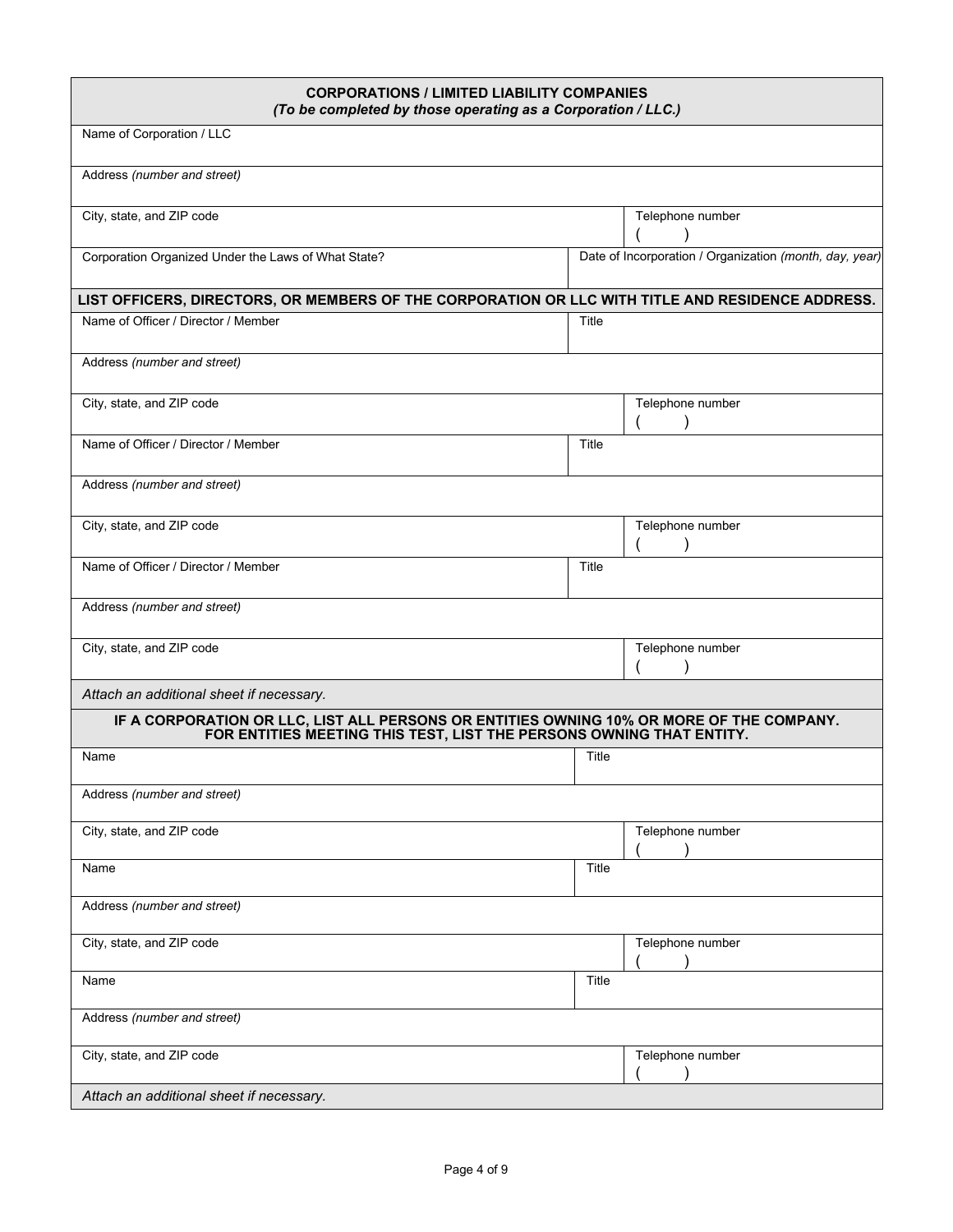|                                          | <b>REFERENCES</b>                                                                                                                                                                                                                                           |
|------------------------------------------|-------------------------------------------------------------------------------------------------------------------------------------------------------------------------------------------------------------------------------------------------------------|
| application.                             | Give three (3) names and addresses of references as to your "financial responsibility, character, and fitness." One must be a<br>representative of a depository institution. Reference letters on business stationery are to be submitted with your license |
| Name of individual                       | Title                                                                                                                                                                                                                                                       |
| Address (number and street)              |                                                                                                                                                                                                                                                             |
| City, state, and ZIP code                | Telephone number                                                                                                                                                                                                                                            |
| Name of individual                       | Title                                                                                                                                                                                                                                                       |
| Address (number and street)              |                                                                                                                                                                                                                                                             |
| City, state, and ZIP code                | Telephone number                                                                                                                                                                                                                                            |
| Name of individual                       | Title                                                                                                                                                                                                                                                       |
| Address (number and street)              |                                                                                                                                                                                                                                                             |
| City, state, and ZIP code                | Telephone number                                                                                                                                                                                                                                            |
|                                          | <b>INDIANA BRANCH INFORMATION</b>                                                                                                                                                                                                                           |
| Address of each Indiana branch location  | Number of Branches:                                                                                                                                                                                                                                         |
| Address (number and street)              |                                                                                                                                                                                                                                                             |
| City, state, and ZIP code                | Telephone number                                                                                                                                                                                                                                            |
| Address (number and street)              |                                                                                                                                                                                                                                                             |
| City, state, and ZIP code                | Telephone number                                                                                                                                                                                                                                            |
| Address (number and street)              |                                                                                                                                                                                                                                                             |
| City, state, and ZIP code                | Telephone number                                                                                                                                                                                                                                            |
| Attach an additional sheet if necessary. |                                                                                                                                                                                                                                                             |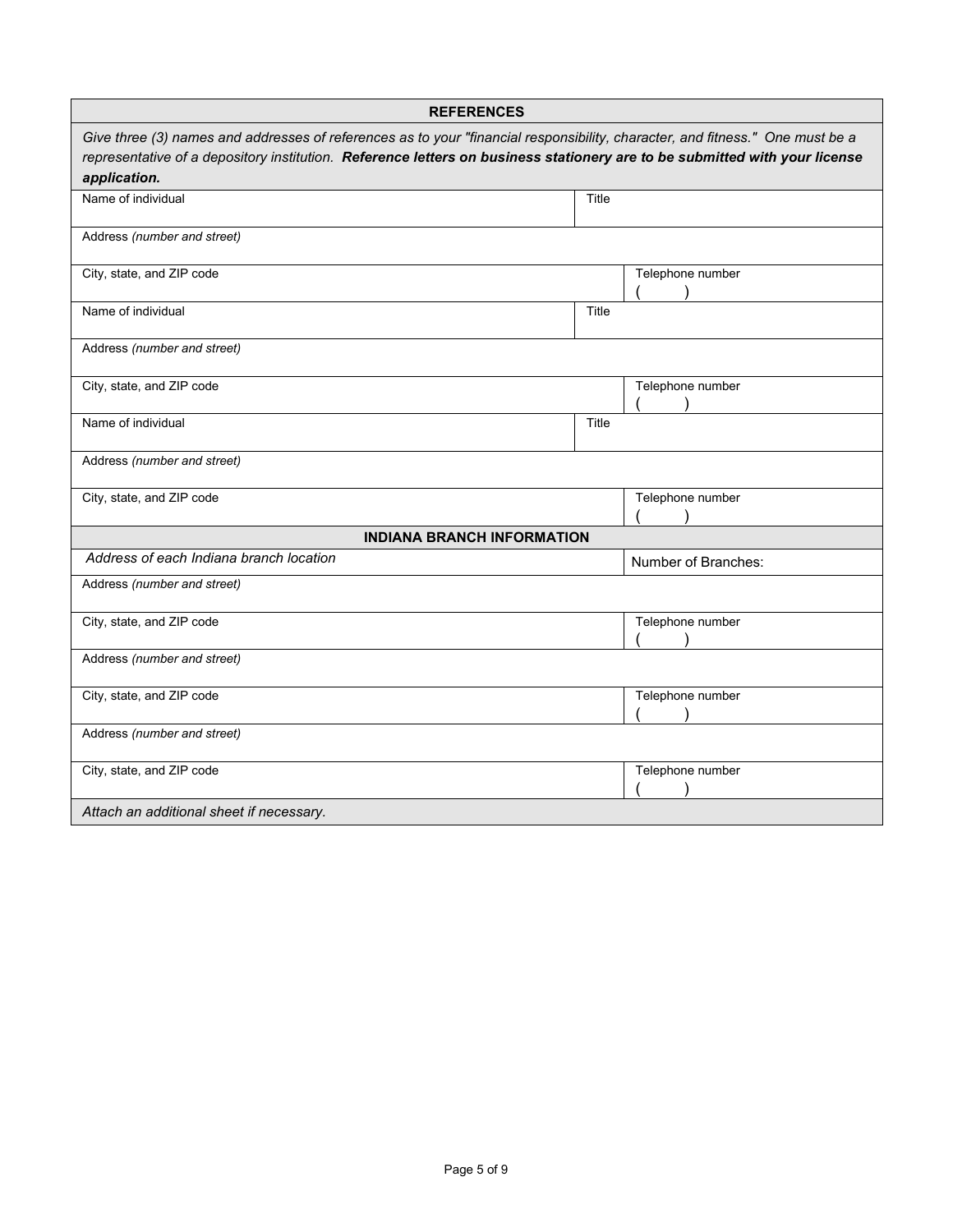| <b>GENERAL INFORMATION</b>                                                                                                                                                                                                                                                                                                                                                                                                                                                                                           |       |  |  |
|----------------------------------------------------------------------------------------------------------------------------------------------------------------------------------------------------------------------------------------------------------------------------------------------------------------------------------------------------------------------------------------------------------------------------------------------------------------------------------------------------------------------|-------|--|--|
| 1. If a corporation or LLC, attach a copy of your certificate of authority from the Indiana Secretary of State.                                                                                                                                                                                                                                                                                                                                                                                                      |       |  |  |
| 2. Attach a description of your business history, business plan, and any other business transactions that will be conducted at<br>your pawnbroking location(s).                                                                                                                                                                                                                                                                                                                                                      |       |  |  |
| 3. List other states where the applicant or any affiliated company operates as, or did operate as, or is licensed or regulated<br>as, or was licensed or registered as, a lender, loan broker, or other financial services provider under state or federal<br>regulatory authority. Provide the same information for owners and officers of the applicant. Provide the name of all state<br>and federal regulatory agencies, contact person, contact information, and the date licensed.                             |       |  |  |
| 4. Has the applicant, any affiliated company, or any company associated with the owners or officers of the applicant had a<br>license or registration cancelled, suspended, or revoked in any state or been subject to a state or federal enforcement or<br>administrative order, including but not limited to informal resolutions, memorandums of understanding, cease and desist<br>orders? $\Box$ Yes $\Box$ No                                                                                                  |       |  |  |
| If yes, give full details. The manufacturer of the state of the state of the state of the state of the state of the state of the state of the state of the state of the state of the state of the state of the state of the st                                                                                                                                                                                                                                                                                       |       |  |  |
| 5. Have you read the Pawnbroking Act in its entirety? $\Box$ Yes $\Box$ No                                                                                                                                                                                                                                                                                                                                                                                                                                           |       |  |  |
| 6. Give history and full details of any material litigation and/or criminal convictions for five (5) years preceding date of<br>application for any owner, partner, corporate officer, limited liability member, or branch manager.                                                                                                                                                                                                                                                                                  |       |  |  |
| 7. Has any officer, owner, or employee been connected directly or indirectly as a principal or employee with any business<br>licensed under the Pawnbroking Act whose license was suspended or revoked? $\Box$ Yes $\Box$ No                                                                                                                                                                                                                                                                                         |       |  |  |
|                                                                                                                                                                                                                                                                                                                                                                                                                                                                                                                      |       |  |  |
| 8. Do you agree to keep ample and adequate records to disclose the true status of your business under the Pawnbroking<br>Act, and will such records be made available for examination? $\Box$ Yes $\Box$ No                                                                                                                                                                                                                                                                                                          |       |  |  |
| Give details on the software used for disclosures and record keeping: _____________________________                                                                                                                                                                                                                                                                                                                                                                                                                  |       |  |  |
| 9. Do you have an ATF license? $\Box$ Yes $\Box$ No<br>If yes, attach a copy of your license.                                                                                                                                                                                                                                                                                                                                                                                                                        |       |  |  |
| 10. Give the name of the person who will be managing the pawnbroking business:<br>Applicant must show minimum two (2) years finance related experience for anyone who will be managing an Indiana<br>location.                                                                                                                                                                                                                                                                                                       |       |  |  |
| ATTACH A BUSINESS RESUME FOR THE MANAGER AND ALL OFFICERS.                                                                                                                                                                                                                                                                                                                                                                                                                                                           |       |  |  |
| ATTACH AN ORIGINAL SURETY BOND PAYABLE TO THE DFI IN THE AMOUNT OF \$50,000 PER LOCATION, UP<br>TO A MAXIMUM OF \$200,000                                                                                                                                                                                                                                                                                                                                                                                            |       |  |  |
| ATTACH EVIDENCE OF PROPERTY AND CASUALTY INSURANCE: Evidence of property and casualty insurance<br>coverage for pawned items in an amount of at least \$25,000, or two (2) times the amount of the total loans outstanding,<br>whichever is greater. For a multi-branch licensee, the amount of coverage must be at least two (2) times the amount<br>outstanding in the branch location with the highest amount outstanding as of when the policy was purchased. The<br>coverage must be updated at least annually. |       |  |  |
| Attach CPA prepared reviewed or audited Financial Statements indicating at least \$75,000 net worth for each location<br>specified and liquid assets of at least \$50,000.                                                                                                                                                                                                                                                                                                                                           |       |  |  |
| <b>ACKNOWLEDGMENT</b>                                                                                                                                                                                                                                                                                                                                                                                                                                                                                                |       |  |  |
| The applicant executed this application on<br>and acknowledges that all statements<br>made herein and supporting schedules, to the best of my/our knowledge and belief, are true and is a true and complete<br>statement in accordance with the law.                                                                                                                                                                                                                                                                 |       |  |  |
| IF A CORPORATION, PRESIDENT AND ONE OFFICER MUST SIGN; IF LLC, MEMBERS MUST SIGN; IF A PARTNERSHIP,<br>ALL PARTNERS MUST SIGN; IF SOLE PROPRIETORSHIP, OWNER MUST SIGN. ATTACH AN ADDITIONAL SHEET IF<br>NECESSARY.                                                                                                                                                                                                                                                                                                  |       |  |  |
| By                                                                                                                                                                                                                                                                                                                                                                                                                                                                                                                   | Title |  |  |
| By                                                                                                                                                                                                                                                                                                                                                                                                                                                                                                                   | Title |  |  |
| By                                                                                                                                                                                                                                                                                                                                                                                                                                                                                                                   | Title |  |  |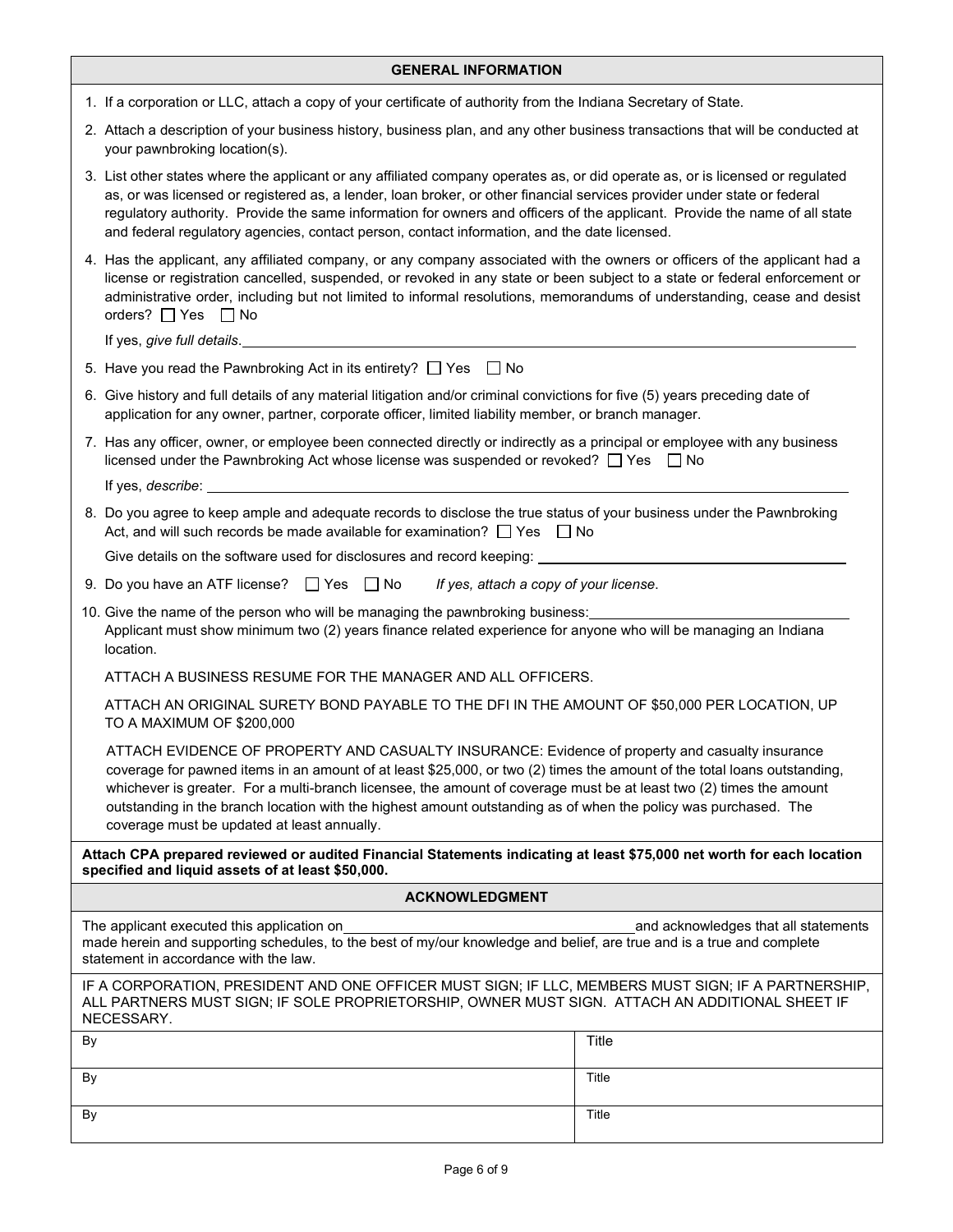## **PAWNBROKER LICENSE APPLICATION CHECKLIST**

| <b>CHECK</b><br><b>HERE</b> | THE FOLLOWING MUST BE ATTACHED TO THE APPLICATION                                                                                                                                                                                                                                                                                                                                                                                                                                                                        |
|-----------------------------|--------------------------------------------------------------------------------------------------------------------------------------------------------------------------------------------------------------------------------------------------------------------------------------------------------------------------------------------------------------------------------------------------------------------------------------------------------------------------------------------------------------------------|
|                             | Pawnbroker License Application Fee of \$1,000 plus \$500 per additional location made<br>payable to the Department of Financial Institutions.                                                                                                                                                                                                                                                                                                                                                                            |
|                             | Business resume for the manager, owner, partners, and all officers / members, as<br>applicable.                                                                                                                                                                                                                                                                                                                                                                                                                          |
|                             | Criminal background check, based on fingerprints, from FBI or State Police from state of<br>residence for each principal (officer/ member/ partners/ owner/ Indiana manager). For<br>information on the background check process, please visit our website at<br>https://www.in.gov/dfi/2786.htm.                                                                                                                                                                                                                        |
|                             | CPA prepared, Reviewed or Audited, Financial Statements or most recent 10K filing with the<br>Securities and Exchange Commission with \$75,000 net worth per location and \$50,000 in<br>liquid assets.                                                                                                                                                                                                                                                                                                                  |
|                             | Credit Report for the entity applicant.                                                                                                                                                                                                                                                                                                                                                                                                                                                                                  |
|                             | \$50,000 surety bond payable to the DFI per location up to a maximum of \$200,000.                                                                                                                                                                                                                                                                                                                                                                                                                                       |
|                             | Three (3) reference letters, one (1) must be a financial institution.                                                                                                                                                                                                                                                                                                                                                                                                                                                    |
|                             | Sample copy of a completed pawn ticket.                                                                                                                                                                                                                                                                                                                                                                                                                                                                                  |
|                             | Sample copy of a completed bill of sale.                                                                                                                                                                                                                                                                                                                                                                                                                                                                                 |
|                             | Copy of ATF license, if applicable.                                                                                                                                                                                                                                                                                                                                                                                                                                                                                      |
|                             | If a corporation / LLC, a copy of Certificate of Authority to do business in Indiana from the<br>Secretary of State.                                                                                                                                                                                                                                                                                                                                                                                                     |
|                             | If Doing Business As (DBA), copy of assumed name certificate from County Recorder for<br>each Indiana location if a sole proprietorship or partnership; or Indiana Secretary of State for<br>a corporation or LLC.                                                                                                                                                                                                                                                                                                       |
|                             | Copy of Indiana business plan.                                                                                                                                                                                                                                                                                                                                                                                                                                                                                           |
|                             | List of other states where operating as a pawnbroker.                                                                                                                                                                                                                                                                                                                                                                                                                                                                    |
|                             | If out-of-state home office, letter of good standing from home office state pawn regulator.                                                                                                                                                                                                                                                                                                                                                                                                                              |
|                             | ATTACH EVIDENCE OF PROPERTY AND CASUALTY INSURANCE:<br>Evidence of property and casualty insurance coverage for pawned items in an amount of at least<br>\$25,000, or two (2) times the amount of the total loans outstanding, whichever is greater. For a multi-<br>branch licensee, the amount of coverage must be at least two (2) times the amount outstanding in the<br>branch location with the highest amount outstanding as of when the policy was purchased. The<br>coverage must be updated at least annually. |

 *Check each item required to accompany the application to make sure your application is complete.*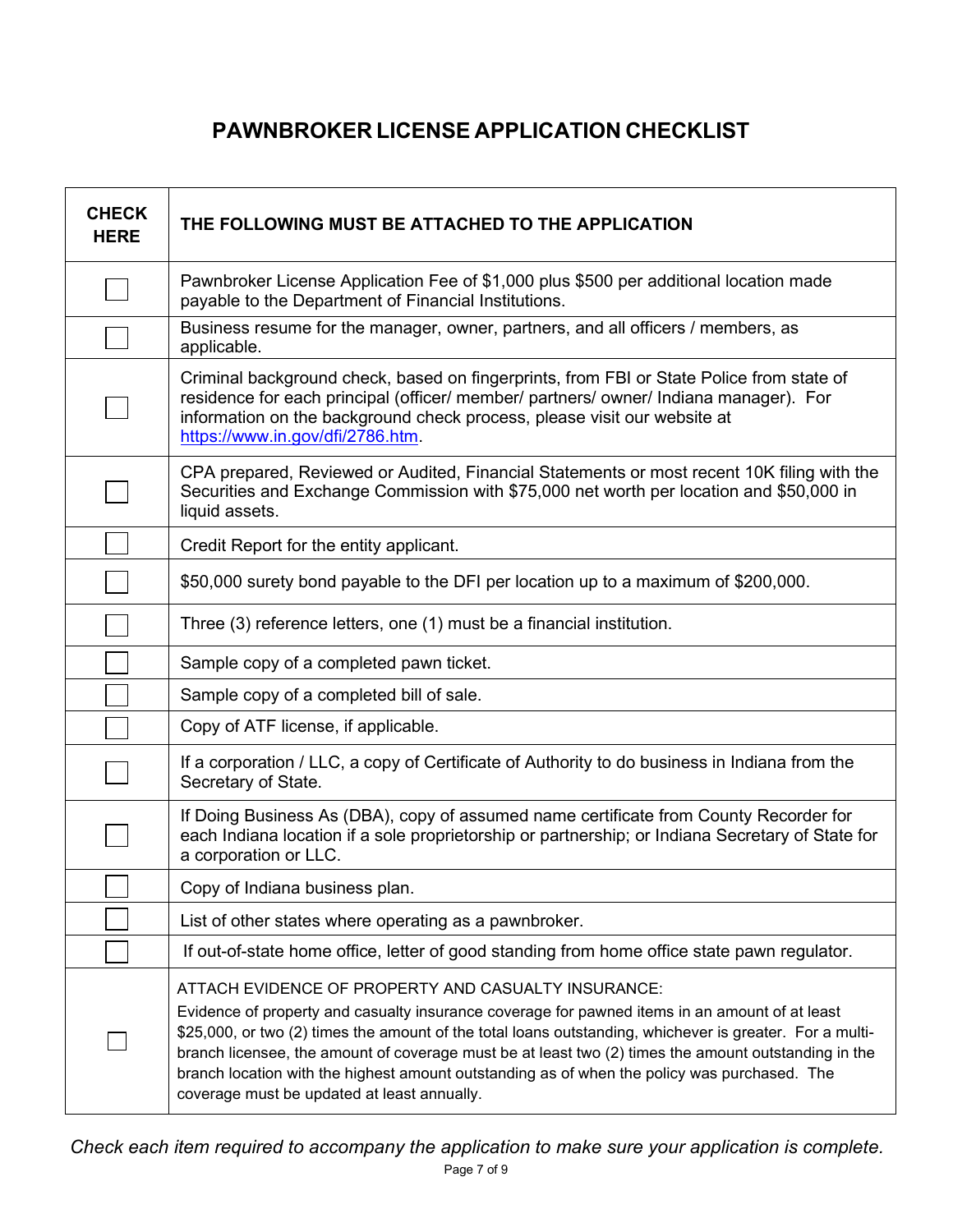

**PAWNBROKER SURETY BOND** Part of State Form 50292 (R3 / 5-19) / Form PB B

Bond Number , Amount \$

## KNOW ALL PERSONS BY THESE PRESENTS, that we,

|                | (applicant/licensee name)                                                                                         |              |
|----------------|-------------------------------------------------------------------------------------------------------------------|--------------|
| of the City of | County of                                                                                                         | State of     |
|                | as principal and obligor, and                                                                                     | , as Surety, |
|                | are held and firmly bound unto the State of Indiana, Department of Financial Institutions (hereinafter "the DFI") |              |
|                | in the penal sum of $\frac{1}{2}$ for the use of the DFI for the recovery of expenses, fines, and fees            |              |
|                | levied by the DFI, and for any and all expenses, fines, and fees that become lawfully due pursuant to a final     |              |
|                | judgment or order and that are not promptly paid by the Principal, and for losses or damages which are            |              |
|                | determined by the DFI to have been incurred by any borrower or consumer as a result of the Principal's failure    |              |
|                | to faithfully comply with the provisions of Indiana law, including the requirements of the Pawnbroking Law, IC    |              |
|                | 28-7-5 et seq. and amendments thereto, or any rule or regulation lawfully adopted under said statute, for         |              |
|                | payment of which, well and truly to be made, we hereby bind ourselves and each of our heirs, executors,           |              |
|                | administrators, successors and assigns, jointly and severally, firmly by these presents.                          |              |

WHEREAS, Principal is applying to become a licensed Pawnbroker pursuant to IC 28-7-5, and seeks to establish, meet, and maintain the financial responsibility requirements of the DFI during the term of the subject license by tender of the within bond,

NOW, THEREFORE, the conditions of this bond are such that if the above bonded Principal will faithfully conform to and abide by the provisions of all applicable law, including applicable provisions of the Indiana Pawnbroking Law, as well as any rules and regulations lawfully adopted thereunder, and shall pay any and all amounts which become due or owed thereunder, then this obligation is null and void, but otherwise to remain in full force and effect,

PROVIDED that the Surety's aggregate liability for any and all claims which may arise under this bond shall in no event exceed the amount of this bond, regardless of the number of claims or claimants, and

FURTHER PROVIDED that this bond shall remain effective continuously until released by the DFI. The surety shall have the right to terminate or reduce its liability hereunder only by giving the Principal and the DFI written notice of such termination via certified mail to the State of Indiana, Department of Financial Institutions, at least thirty (30) days prior to the effective date of such termination; provided, however, that no liability incurred while said bond is in force and prior to said effective date of termination or reduction of liability shall be released or reduced by giving such notice, and

FURTHER PROVIDED, that after giving notice of termination or reduction of liability, the surety may reinstate or increase its liability by the execution and filing of a new bond or by mailing written notice to the DFI indicating that the surety desires to continue as surety for the licensee and that its prior notice of termination or reduction of liability is withdrawn and rescinded.

FURTHER PROVIDED that, if this bond is not previously terminated as set forth above, the liability of the surety shall expire two (2) years after the date of the surrender, revocation, or expiration of the subject